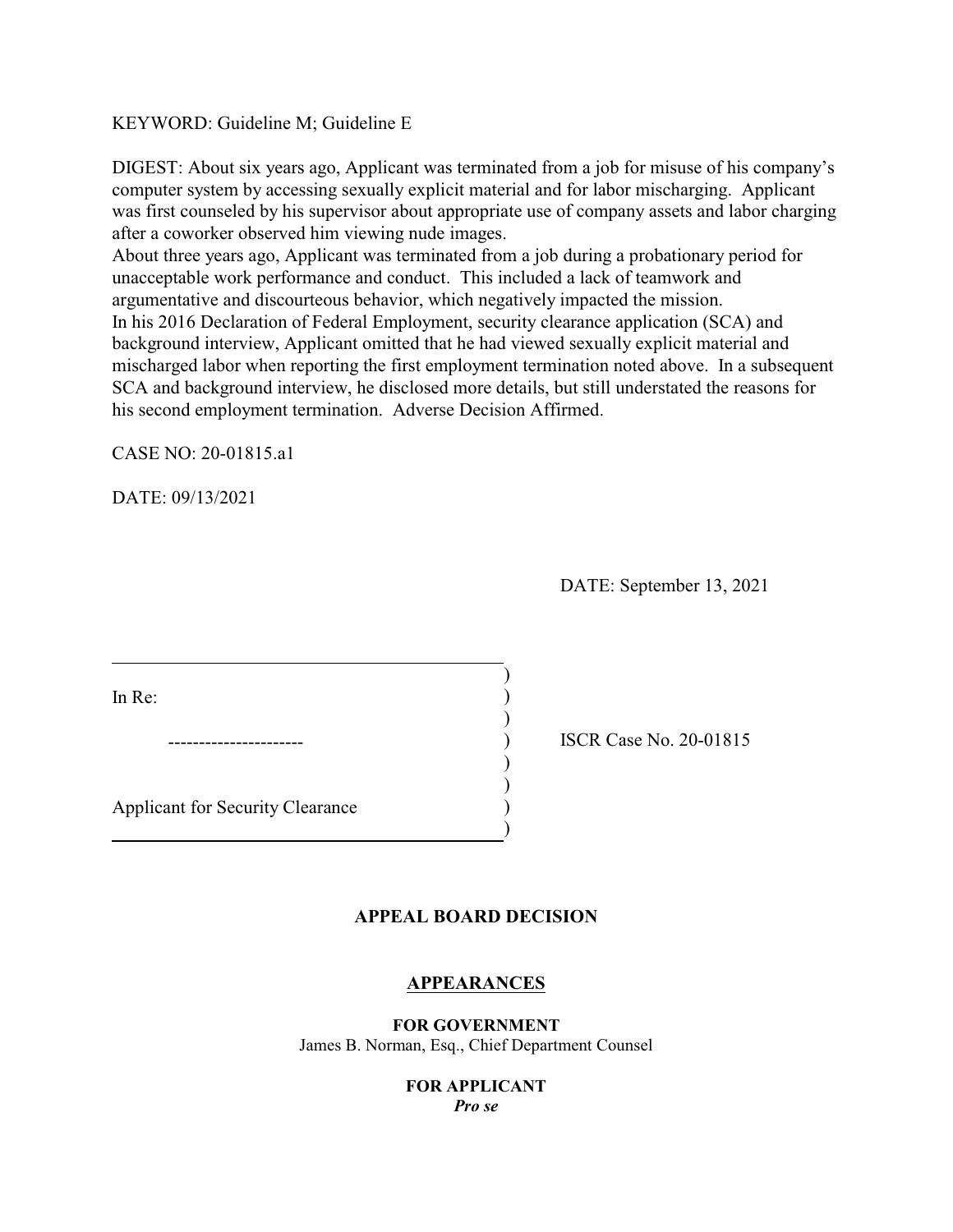The Department of Defense (DoD) declined to grant Applicant a security clearance. On October 23, 2020, DoD issued a statement of reasons (SOR) advising Applicant of the basis for that amended) (Directive). Applicant requested a decision on the written record. On June 24, 2021, after considering the record, Defense Office of Hearings and Appeals (DOHA) Administrative Judge Gina L. Marine denied Applicant's request for a security clearance. Applicant appealed pursuant to decision—security concerns raised under Guideline M (Use of Information Technology), and Guideline E (Personal Conduct) of Department of Defense Directive 5220.6 (Jan. 2, 1992, as Directive ¶¶ E3.1.28 and E3.1.30.

 Applicant raised the following issue on appeal: whether the Judge's decision was arbitrary, capricious, or contrary to law. Consistent with the following, we affirm.

#### **The Judge's Findings of Fact and Analysis**

 Applicant is in his thirties, is married with children, and holds a bachelor's degree. He was previously granted security clearances. About six years ago, he was terminated from a job for misuse Applicant was first counseled by his supervisor about appropriate use of company assets and labor charging after a coworker observed him viewing nude images. About two months later, an investigation revealed that Applicant accessed sexually explicit images on seven days during a nine- day period and engaged in an excessive amount of non-work web activity. The employer concluded service proposed debarment of Applicant for the mischarging, but that action was resolved in Applicant's favor. It was determined he no longer posed a threat to the integrity of the government of his company's computer system by accessing sexually explicit material and for labor mischarging. Applicant mischarged roughly 42% of his time, which amounted to over \$13,000. Later, a military procurement process.

 Applicant attributed his misconduct to a pornography addiction. He has since sought and received counseling to overcome his addiction and to prevent relapses. About four years ago, a counselor opined Applicant would make a full recovery.

 About three years ago, Applicant was terminated from a job during a probationary period for unacceptable work performance and conduct. This included a lack of teamwork and argumentative and discourteous behavior, which negatively impacted the mission. He attributed this termination to an inability to communicate effectively and denied any malicious intent. He has since received counsel from his wife and friends to better understand effective ways of interacting with coworkers.

 mischarged labor when reporting the first employment termination noted above. In a subsequent second employment termination. In a December 2019 background interview, he "acknowledged that he had not gone into 'extensive detail' about the actual reasons for the [first] termination 'due to the embarrassing nature of the situation.'" Decision at 4. In responding to the File of Relevant Material, In his 2016 Declaration of Federal Employment, security clearance application (SCA) and background interview, Applicant omitted that he had viewed sexually explicit material and SCA and background interview, he disclosed more details, but still understated the reasons for his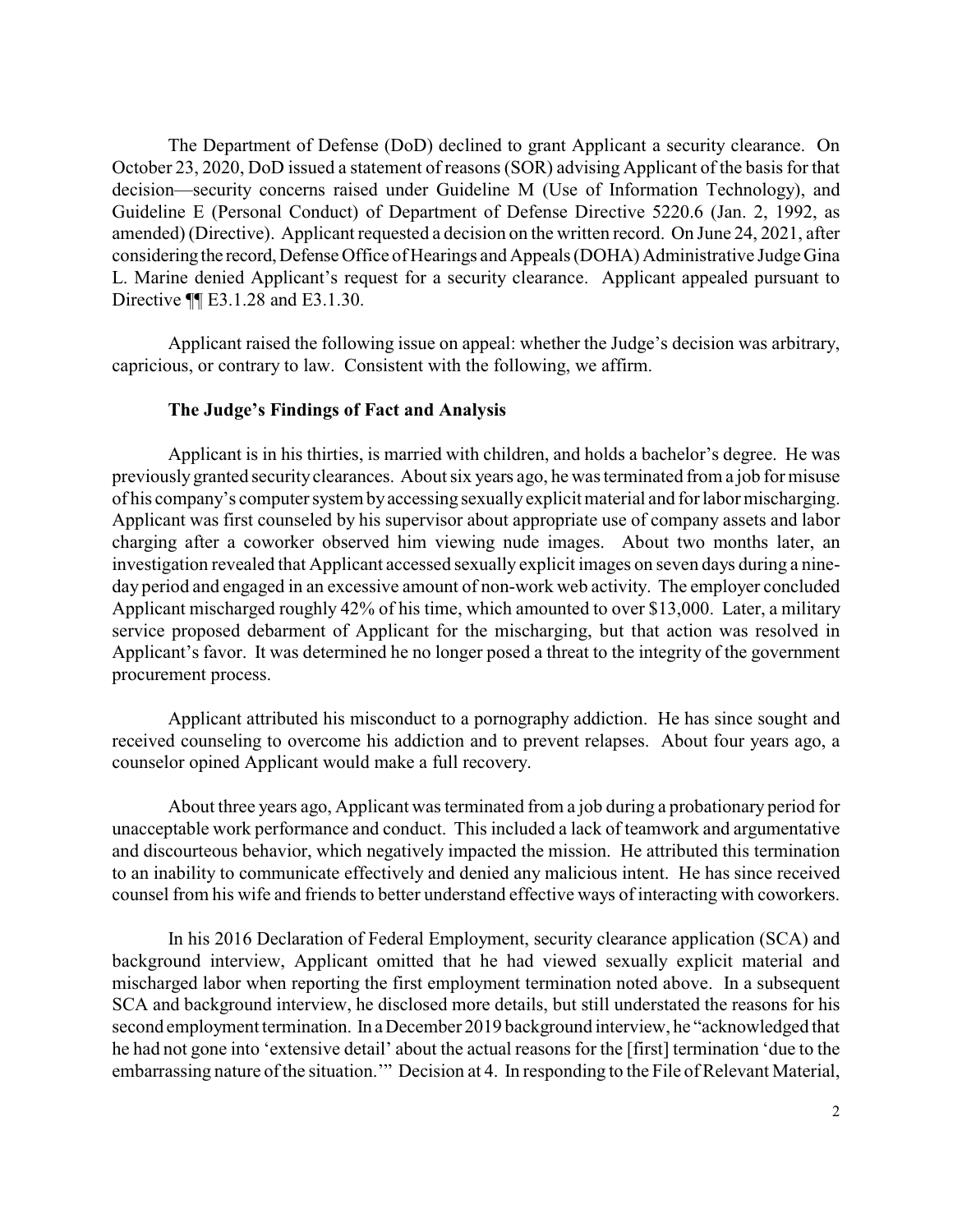he expressed remorse for miscommunicating details regarding his employment terminations.

 details of the facts and circumstances underlying [his employment terminations] during the security Applicant's misconduct was serious and denotes a pattern of questionable judgment and inappropriate behavior. "[H]is repeated and recent efforts to minimize and obscure the derogatory clearance process diminished the weight of the evidence of reform." Decision at 8. He has failed to mitigate the alleged security concerns.

## **Discussion**

 Appeal Brief at 1. He argues, for example, that the first termination happened a long time ago, that confidence of his current fellow workers and security professionals. He also explained his non- used to be and a desire to move on by stating the facts generally and moving on" and to not committing the details to memory. Appeal Brief at 1. His arguments amount to a disagreement with the Judge's weighing of the evidence. None of his arguments are enough to rebut the presumption weighed the evidence in a manner that was arbitrary, capricious, or contrary to law. *See, e.g.*, ISCR Applicant contends the Judge's "decision is against the great weight of the evidence." he has received counseling, that the debarment action concluded he was not a threat to the integrity of the procurement process, that he has worked hard to reform himself, and that he has earned the disclosure of the details about his first employment termination as an "abhorrence to the person I that the Judge considered all of the evidence in the record or sufficient to show that the Judge Case No. 19-01400 at 2 (App. Bd. Jun. 3, 2020).

 decision. The Appeal Board is prohibited from considering new evidence on appeal. Directive ¶ Applicant's appeal brief also contains character reference letters that post-date the Judge's E3.1.29.

 decision is sustainable on this record. "The general standard is that a clearance may be granted only when 'clearly consistent with the interests of the national security.'" *Department of the Navy v. Egan*, 484 U.S. 518, 528 (1988). *See also* Directive, Encl. 2, App A. ¶ 2(b): "Any doubt concerning personnel being considered for national security eligibility will be resolved in favor of the national Applicant has failed to establish the Judge committed any harmful error. The Judge examined the relevant evidence and articulated a satisfactory explanation for the decision. The security."